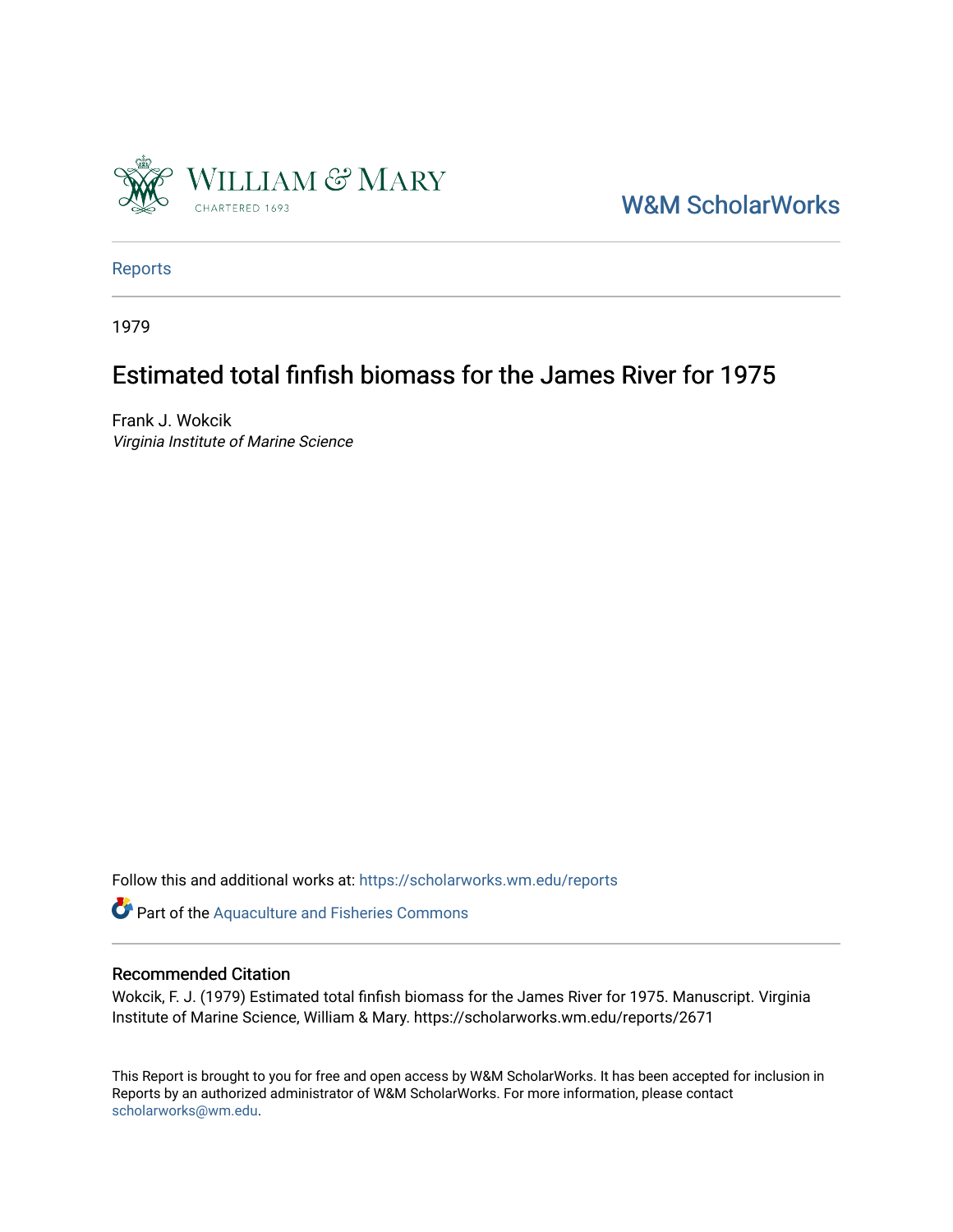ESTIWATED TOTAL FINFISH BIOWASS FOR THE JAMES RIVER FOR 1975

## -Frank J. Wojcik

The following biomass estimates were computed from trawl catches made during the VIMS ichthymlogy fish surveys. These catches were adjusted by whatever information was available in the literature on mortality rates, and length-weight relationships to arrive at the best available estimate of standing crop, and then its weight. These approximations **were** developed for use with the Kepone model.

| Species                 | <b>Biomass</b> |
|-------------------------|----------------|
|                         | (kg)           |
| Spot                    | 4,323          |
| Atlantic Croaker        | 5,694          |
| Summer Flounder         | 276,803        |
| Weakfish (grey trout)   | 612,515        |
| Channel Catfish         | 1,458,523      |
| White Catfish $(1)$ .   | 302,721        |
| Brown Bullhead (1)      | 48.164         |
| Atlantic Menhaden (2)   | 37,909,091     |
| Alewife (3)             | 43.863         |
| Blueback Herring<br>(3) | 67,906         |
| American Shad (3)       | 1,783,205      |
| White Perch             | 35             |
| Gizzard Shad            | 59             |
| Threadfin Herring       | 949            |
| Caro                    | 2,130          |
| Northern Hogsucker      | 155            |
| Tautog                  | 183            |
| Oyster Toadfish         | 1,789          |
| American Eel            | 2,612          |
| Hogchoker               | 587            |
| Spotted Hake            | 708            |
| Feather Blenny          | 107            |
| Bay Anchovy             | 4,446          |
| Atlantic Silversides    | 3,749          |
| Spottail Shiner         | <u>1,595</u>   |
|                         |                |

## Total

7

42,5)2,912

Because there is little information on the smaller, non-Commercial species, their biomass as given is still grossly underestimated, but is the **best** available.

Red July 1,980

/ .-- /·

Arcawes \JW'AS  $Q_L$ ~:>.~ १४  $78$ <br> $104$  $1979$